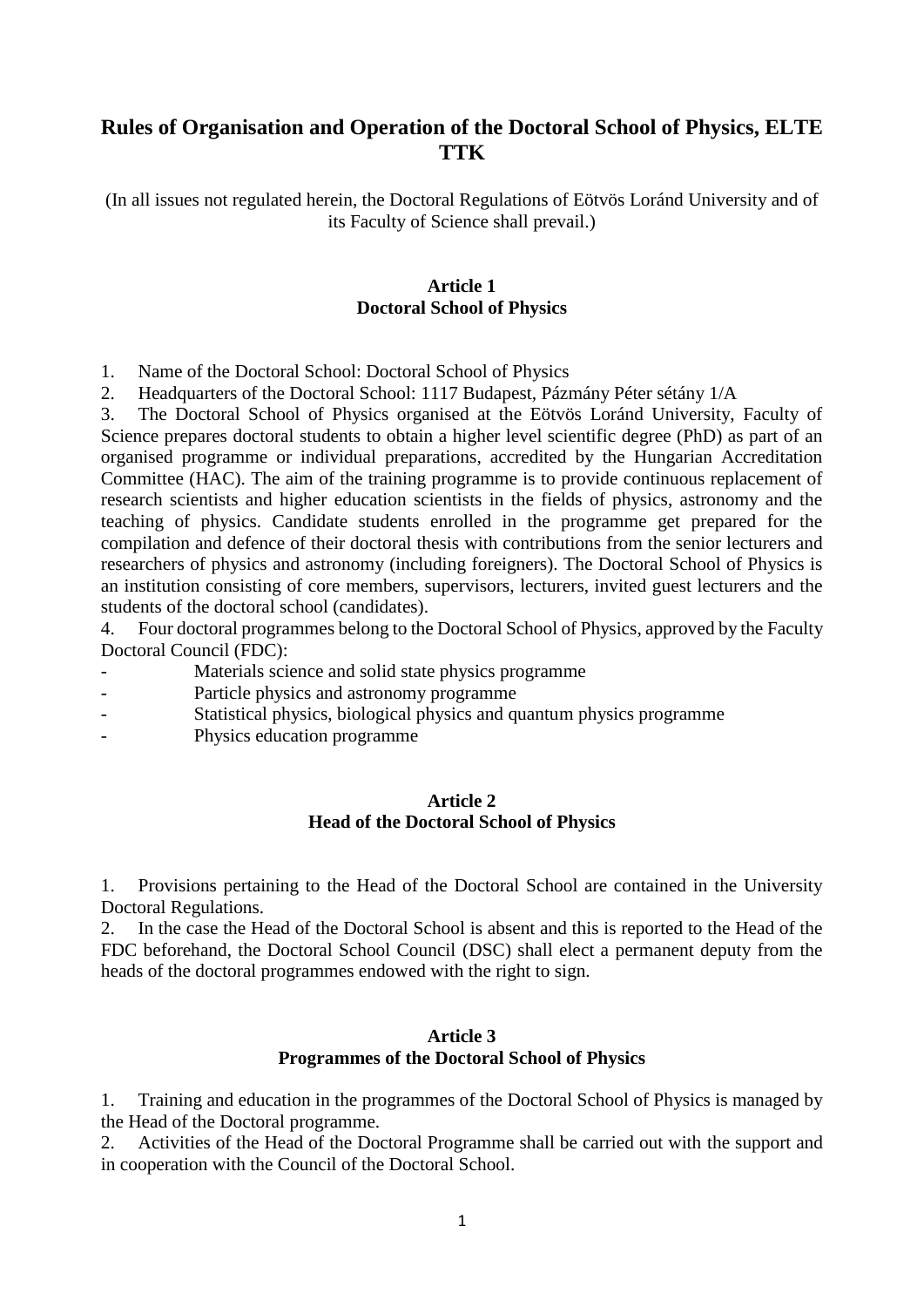3. The Head of the Doctoral Programme specifies the research topics and training courses which can be announced in the programme and invites the supervisors.

4. Professional work of the doctoral students enrolled in the doctoral programme is directed by the supervisor.

5. The supervisor and the Head of the Doctoral Programme approves the course units to be assigned to the doctoral students.

### **Article 4 The Council of the Doctoral School of Physics**

- 1. The Head of the Council of the Doctoral School of Physics is the Head of the School.
- 2. The Council consists of the Chairperson, the Heads of the Doctoral Programme, eight persons elected by the core members and representing the four programmes on a pro rata basis who have voting rights, one representative of the doctoral students and representatives of the Faculty Doctoral Council not members of the Physics Doctoral Council with consultative rights.
	- The Council members are appointed and relieved by the FDC and University Doctoral Council (UDC) upon the leader. The member of the council unable to perform his or her duties for a longer period of time shall be released.
	- The Council shall meet regularly at least once in a quarter. Decisions arrived at on the meetings of the Doctoral Council shall be communicated to the members in writing.
- 3. The responsibility of the Council includes the professional management of the school, ensuring high standard and control of training.
	- The Council assembles the admission committees and organises the admission procedure (entrance examination). Based on the university (and professional) performance of applicants as well as the entrance examination the order of excellence of the applicants is established, which is then used to make recommendations to the FDC for admission of state-funded and fee-paying students, respectively.
	- Heads of the Admission Committees are the Heads of the Doctoral Programmes, members are usually the Council members and heads of the competent educational units.
	- The Council approves the topics and lecturers of the doctoral schools on a semi-annual basis. New lecturers with a scientific degree (supervisor) can be accredited by the school based on a submitted CV and list of publications.
	- The Council shall review the list of subjects on the comprehensive examination and the list of recognised scientific journals from time to time and make recommendations to the FDC to amend them.
	- The Council shall evaluate the semi-annual reports intended to control the research progress of doctoral students on the basis of the presentation of the Heads of the Doctoral Programmes. Candidates summarise their research activities (processing professional literature, participation on conferences, tests carried out, a short abstract of the results thereof, steps made toward publication, publications, etc.) and their plans for the next semester in a couple of pages. In the light of the report the supervisor will suggest the research credit to be granted and the report is posted on a public website.
	- The Council arrives at a decision on the basis of the recommendation made by the Heads of the Doctoral Programmes with respect to changing the topic or the supervisor of the doctoral student.
	- The Council shall discuss student applications requesting recognition of courses accomplished during partial training abroad and makes a decision on the number of credits which can be granted.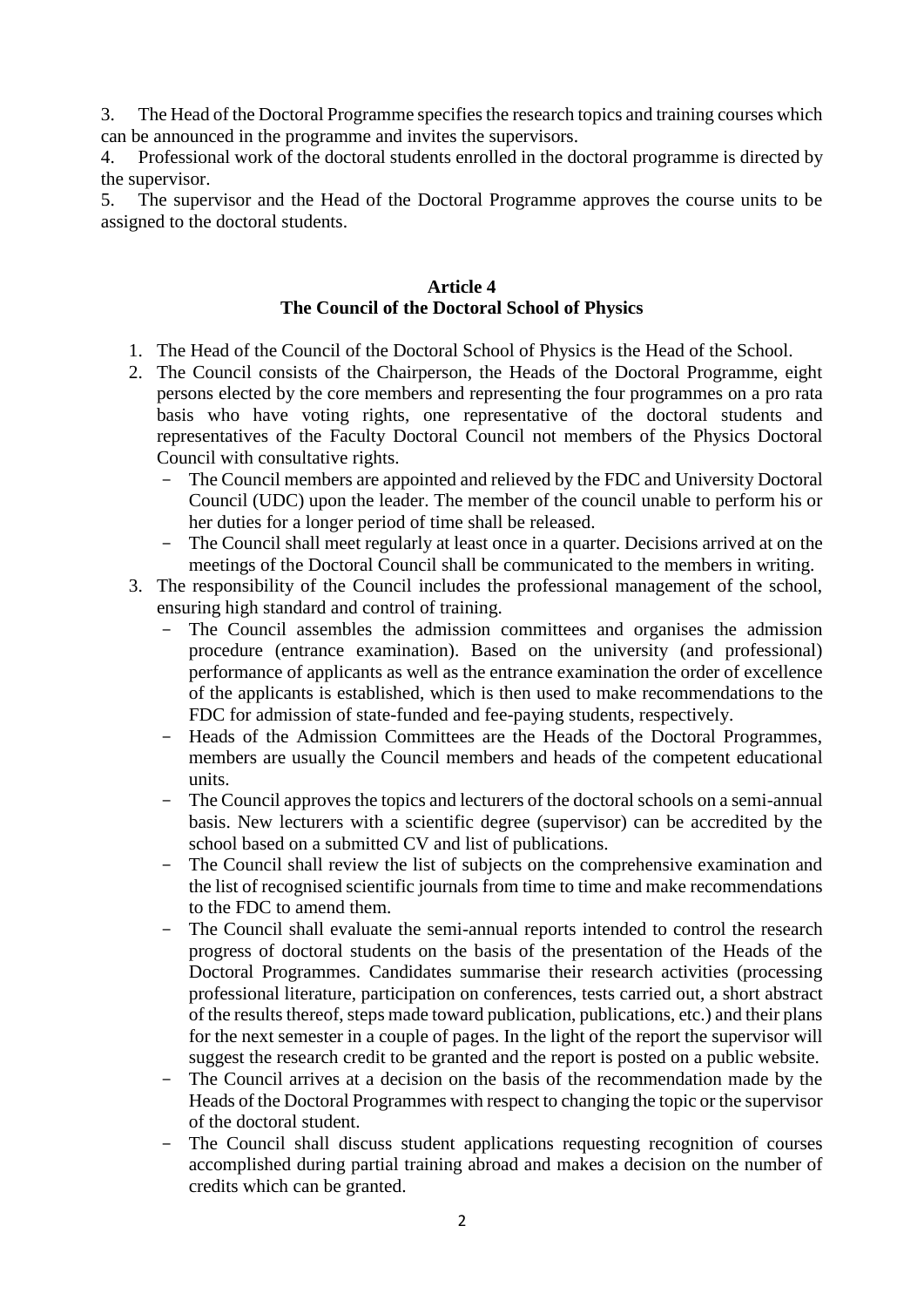- The Council discusses and makes a recommendation to the FDC on the subjects to be included in the comprehensive examination, the personal composition of the examination and defence committees and suggests professionals to be invited to the public debate.
- The Council defines the foreign languages necessary or recognised for the purposes of pursuing the scientific field.
- 4. The Council makes recommendations to the FDC with respect to awarding the grants eventually released in the course of the training programme.
- 5. The Council makes decisions on the allocation of the financial means made available to the doctoral school for the purposes of the doctoral training and keeps record on its use.

### **Article 5 Doctoral training**

1. Rules pertaining to the doctoral training, including application, admission, the student status, change of topic, interruption of the study period, partial training abroad, training programme, study programme, enrolment are contained in the University Doctoral Regulations, and the Doctoral Regulations of the Faculty of Science.

### **Article 6 The habitus investigation of candidates applying for comprehensive examination after independent preparations**

- 1. Admission to the comprehensive examination of applicants applying without participating in the training and research stage (hereinafter referred to as individual doctoral training programme) might be permitted by the FDC upon recommendation from the doctoral school council.
- 2. Based on the documents submitted, the Head of the Doctoral School may recommend refusal of the application to the FDC without further consideration or may recommend the completion of the habitus investigation.
- 3. In the case the FDC approves the habitus investigation, a professional debate with the involvement of the doctoral programme members follows. The Head of the Doctoral Programme convenes the debate participants. Minutes shall be drawn up on the debate containing the opinion of the programme members on the professional performance of the applicant.
- 4. After the debate the Head of the Doctoral School suggests habitus investigation of the applicant by asking a core member of the doctoral school deemed to be competent to carry out the investigation. The habitus investigation shall touch upon the reasons of the applicant, in particular the publication activities, foreign language skills and professional career of the applicant. The outcome of the professional debate conducted earlier must also be taken into account. The member appointed for the habitus investigation shall make a proposal to the Head of the Doctoral School, who in turn will present this to the doctoral school council. Admission to the comprehensive examination will be decided upon by the doctoral school council upon the presentation of the Head of the Doctoral School. The result of the decision will be put forward to the FDC by the Head of the Doctoral School as a proposal.
- 5. Having regard to the fact that joining after an individual training programme represents an extraordinary case, the professional requirements applicable to approval shall be more stringent than those in place for applicants coming from an organised training programme. Applications following an individual training programme can be made within maximum five years following graduation.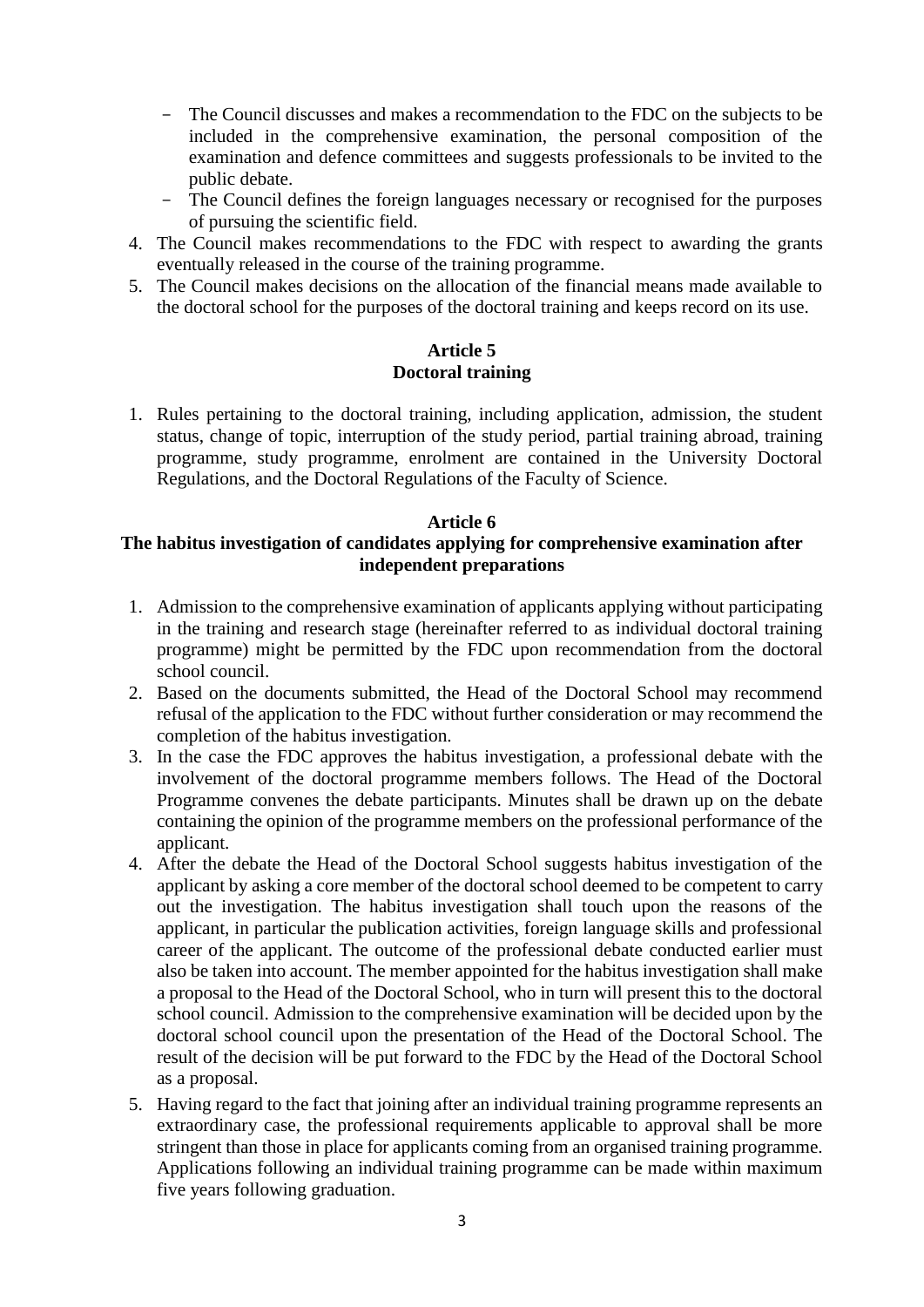### **Article 7**

# **Rule of procedure for obtaining credits in the Doctoral School of Physics**

- 1. In the doctoral training programmes (PhD) the performance of all study requirements entailing working and study hours provided for as a condition precedent to obtain the doctoral (PhD) diploma shall be measured by higher education study scores (i.e. credits) in all forms of training.
- 2. Credits are based on total amount of working hours spent with studying, established on the basis of an estimate by taking into account domestic and international experiences, which can be reasonably expected from a student of average capabilities in order to complete his or her studies.
- 3. Working hours spent in student classes may result in credits if the student successfully demonstrated the performance of the related requirements, i.e. complied with the requirements laid down in the regulations of the institution. The value of the credit shall be independent from the grade of compliance.
- 4. The following rules shall be taken into account for the purposes of obtaining the credits:
	- the duration of the doctoral training is 8 semesters (48 months),
	- the doctoral training is realised in two stages: (i) the first stage lasting for 4 semesters is a "training and research stage", (ii) the second, also lasting for 4 semesters, is a "research and dissertation" stage. Maximum within one year after the expiry of the latter, the dissertation must be submitted,
	- in both stages of the training, students are allowed to spend two semesters in 'passive' status,
	- number of credits recommended to be obtained within one semester is 30,
	- the mandatory amount of credits to be obtained throughout the doctoral training is 240,
- 5. Credits can be in the doctoral training through various forms of activities: involvement in organised programmes, research work, teaching, publications, or the so-called free credits, rewarding substantial activities related to the research topic, and in the form of credits for the "final report".
- 6. Students
	- must obtain minimum 20 credits in each semester in the training and research stage, which must include successful completion of at least one subject,
	- must obtain at least 15 credits in each semester in the research and dissertation stage,
	- are transferred to the fee-paying status from being state-funded students by the Council of the Doctoral School of Physics –approved by the FDC –, provided they fail to obtain the minimum amount of credits,
	- must obtain at least 108 credits in the first four active semesters, failing to do so results in the loss of the student status,
	- must obtain the mandatory 240 credits within 4 years.
- 7. Training (educational) credits can be awarded in return for participation in a school-based learning effort. Three training credits can be obtained in any one semester by attending one contact class and passing the related examination. The credit level of subjects delivered in two classes are worth 5 credits in the Teaching of physics programme, including the exam. Completion of the courses is evaluated by the lecturer of the respective subject on a five level scale (1-2-3-4-5) and certified in the NEPTUN system. On this basis, 48 and in the teacher programme, 80 credits should be obtained (8 and 16 doubleclass courses including the exam).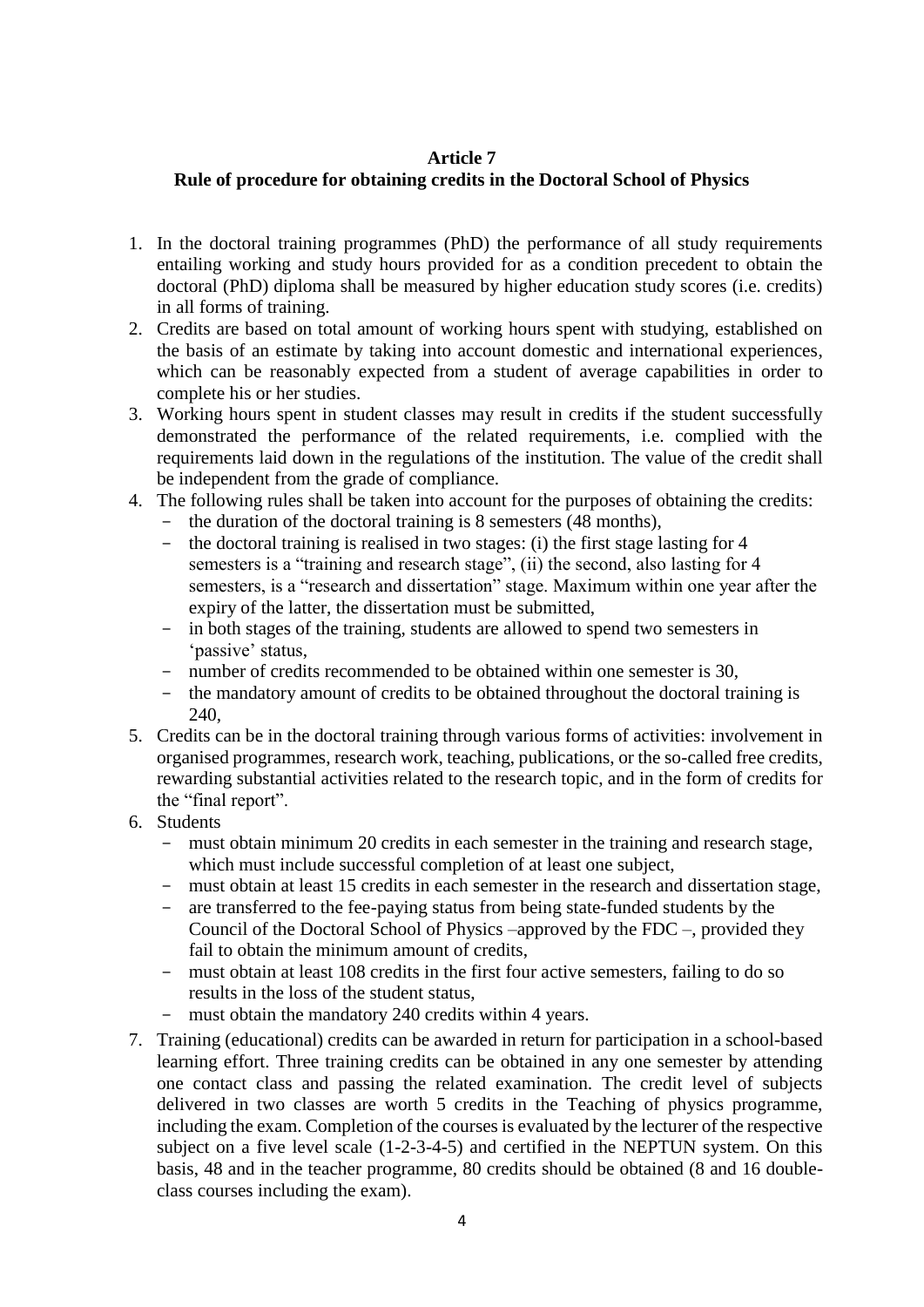- 8. Research credits can be obtained by research work. Time spent by research will be certified by the Head of the Doctoral Programme based on the recommendation of the supervisor. Once the research plan has been accomplished, the credits assigned to it are approved by the Head of the Doctoral Programme within the maximum value upon recommendation of the supervisor.
- 9. Maximum 18 credits can be obtained by successful research work in the semesters 1 to 4 in each of the semesters. In the Teaching of physics programme, the maximum number of credits obtained this way is 4 and 16 in the first, and in the second to fourth semester, respectively. Maximum research credit number in semesters 5 to 8 is 30 per semester. Maximum number of research credits can be granted when the student accomplished a perfect research work and attends vocational seminars to the extent expected by his or her supervisor.
- 10. The number of training and "free" credits will be determined by the Head of the Doctoral Programme upon request from the student and on the basis of the recommendation of the supervisor.

In the research and dissertation stage a so called "final report" credit as follows can be awarded, provided the candidate met all publication requirements laid down in the quality assurance plan, and asks himself/herself to be allowed to submit and defence the dissertation ahead of the schedule:

- additional maximum 60 credits at the end of the  $6<sup>th</sup>$  semester,
- additional maximum 30 credits at the end of the  $7<sup>th</sup>$  semester.

Awarding such credits is decided upon by the Council of the Physics Doctoral School in conjunction with the supervisor and with the Head of the Doctoral Programme, which is then presented to the FDC.

- 11. The Doctoral School of Physics supports mainly the acquisition of training and research credits. The maximum number of education credits available in each semester is four.
- 12. Doctoral students may obtain study credits in another doctoral programme or school in the capacity of visiting students. Visiting shall be approved by the Head of the Doctoral Programme.
- 13. Credits obtained in other domestic or foreign institutions of higher education or in a doctoral school other than that of the doctoral student can be recognised on the basis of inter-institutional credit equivalence agreements, individual study agreement concluded with the student or the provisions of the law requiring the setting-off of credits.
- 14. In case of equivalence, the two bodies of knowledge must be considered equivalent when the overlap between the two is at least 75 %. The level of equivalence in the body of knowledge with respect to the training credits will be assessed by the Credit Transfer Committee of the Faculty, based on the recommendation of the doctoral school. Appeal lies against the decision of the Credit Transfer Committee with the rector. Doctoral students may obtain maximum 50% of their training credits by credit transfer. The extent of transfer of credits obtained by partial training and/or as a visiting student shall be decided upon by the competent doctoral school council.
- 15. The total number of credits obtained outside of the doctoral training programme by partial training, by setting-off prior performance or by being a visiting student shall not be more than 50% of all study credits to be acquired. In partial training, research credits and training credits are accepted on the basis of a report and on the basis of a written document issued by the receiving institution, respectively.
- 16. In exceptional cases obtaining the doctoral degree is possible in an individual training programme.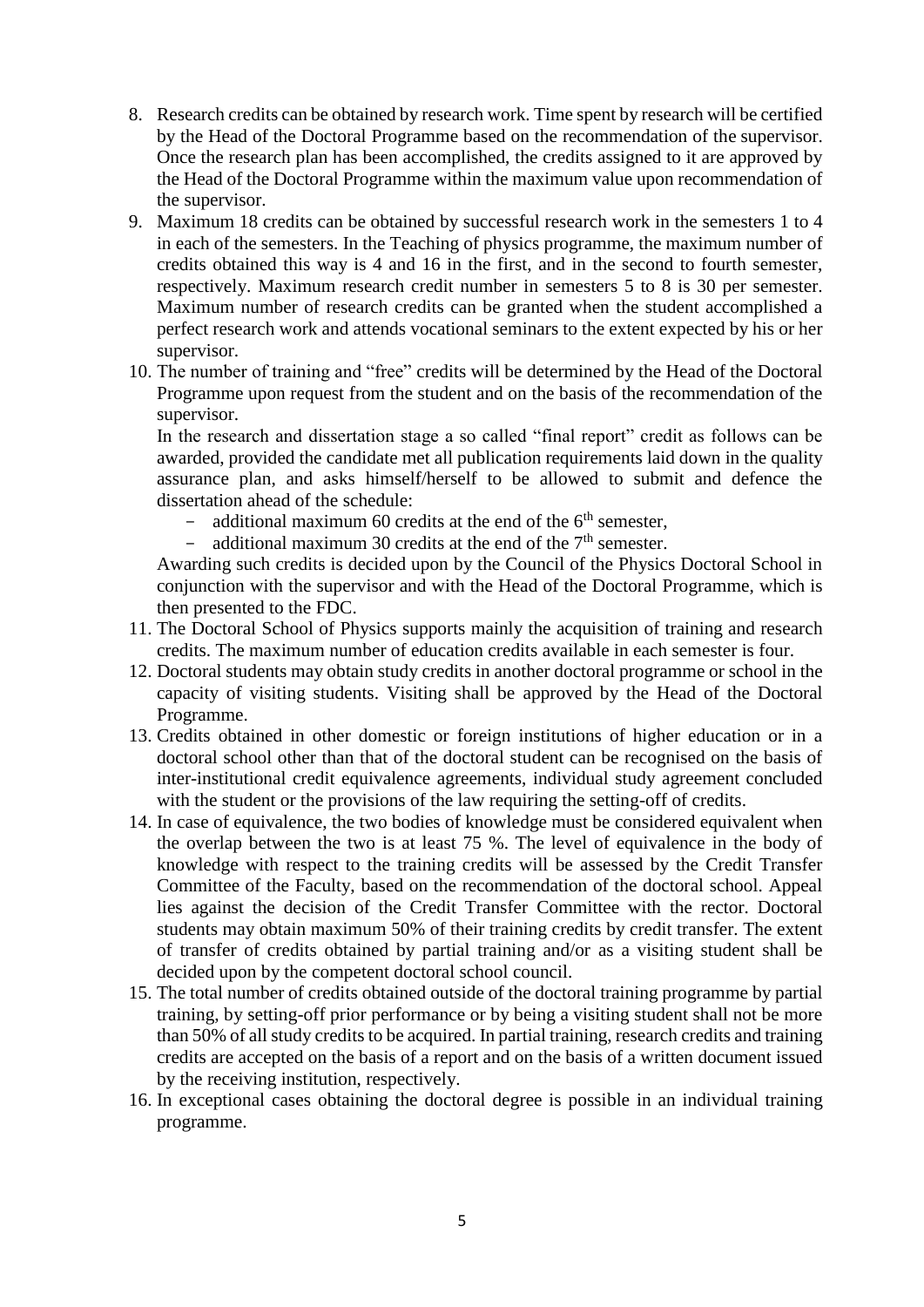# **Article 8 The comprehensive examination**

The doctoral comprehensive examination shall be taken publicly before the Comprehensive Examination Board. The Comprehensive Examination Board shall have at least three and not more than four members. It shall be ensured that at least one of its members is not in employment with Eötvös Loránd University. The Chair of the Comprehensive Examination Board may solely be a university professor, a Professor Emeritus, or a habilitated professor, or research scientist holding the title of DSc ("Doctor of Sciences of the Hungarian Academy of Sciences"). All members of the Board shall solely be persons holding a scientific degree. The supervisor of the doctoral candidate to take the examination shall not be a member of the board.

The comprehensive exam is divided into two main sections: in the first part, the theoretical and methodological preparedness of the doctoral student is assessed ("theoretical part") and, in the second part, the doctoral student demonstrates his or her scientific progress ("thesis part").

In the "theoretical part" of the comprehensive exam, the candidate is required to convincingly demonstrate his/her knowledge of one main subject and two additional subjects.

In the second part of the comprehensive examination ("thesis part"), the candidate gives account of his/her past research activities and results in the form of a presentation.

The key aspects of the "thesis part" of the comprehensive examination are as follows:

- The candidate is to determine and explain the research areas and open issues where he or she reached and/or intends to reach results. Provide a comprehensive review of the current situation in the scientific area concerned.
- Summarise shortly the results achieved so far and the contents of his or her publications substantiating them.
- Submit a duplicated copy of the journal articles / conference abstracts to the board beforehand, which have already been submitted for publication (both those accepted and those under evaluation).
- Provide the research and publication plan for the upcoming next two years.
- The supervisor of the candidate shall be provided an opportunity to make a preliminary assessment of the examinee in writing upon registration to the examination.

Condition precedents for admission to the examination are as follows:

- Obtaining not less than 108 credits (except for students who prepare individually for obtaining the doctoral degree, and whose student status is established by reporting for the comprehensive examination and the acceptance thereof).
- Submission of a short report concerning the first four semesters beforehand. Full length of all four reports shall not exceed 15 pages.

The examining board evaluates the theoretical and thesis parts of the exam separately. A detailed minutes is drawn up of the comprehensive exam containing a written assessment of the work of the doctoral student. Performance in the theoretical subjects shall be evaluated by the Board on a 5-level scale. An average is calculated by computing the main subject with double weight and this score is converted to the conventional ("insufficienter" etc.) qualifications according to the rules of the Faculty. The result of the exam shall be announced on the day of the oral exam. An unsuccessful theoretical examination may be taken repeatedly from the failed subject(s) within the same examination period only once. In the event the thesis part of the examination is unsuccessful, it cannot be repeated in the same examination period and in case of a failure the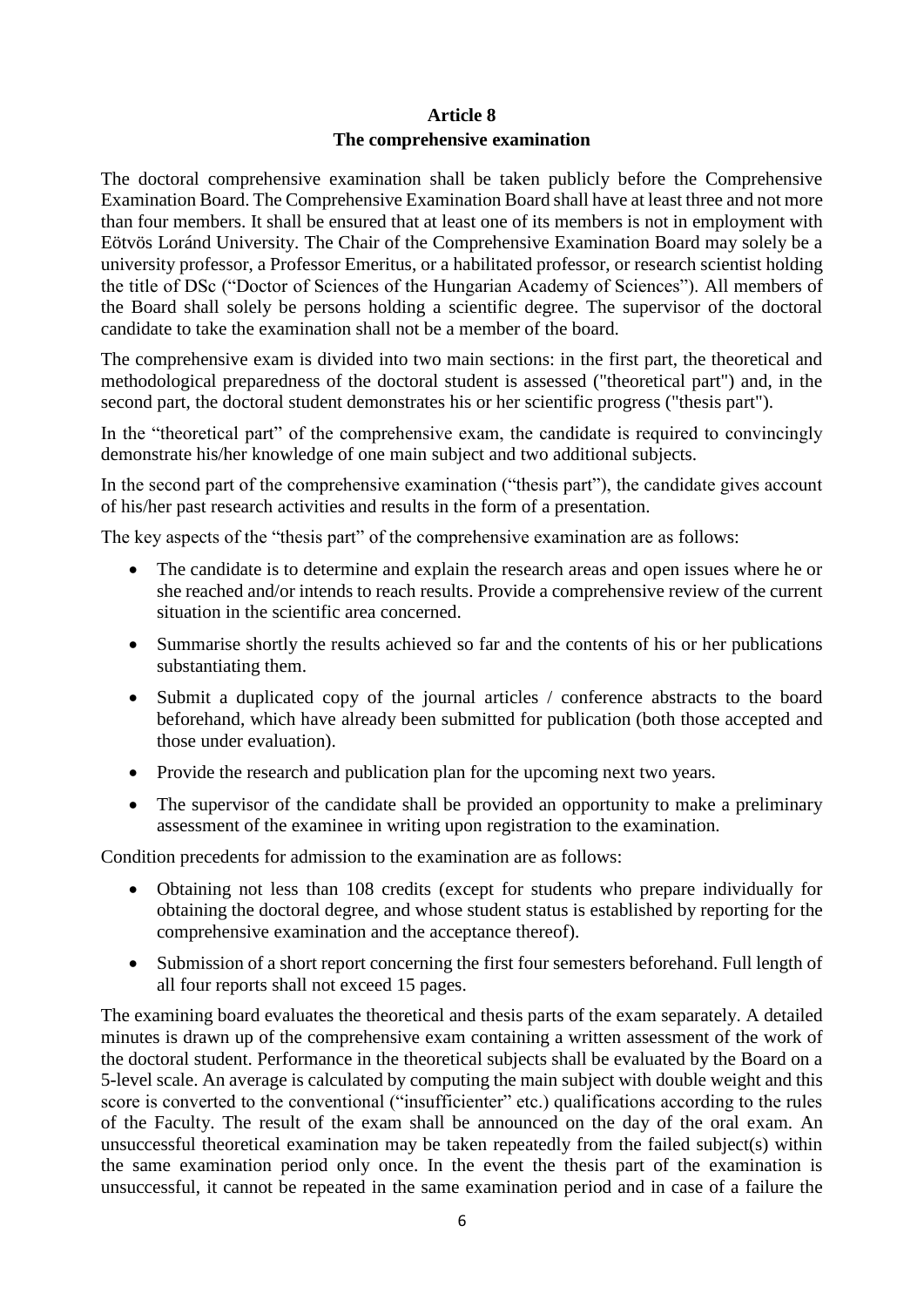student status shall be terminated. Evaluation of the comprehensive examination is part of the doctoral degree qualification procedure according to the rules in place at the Faculty.

The supervisor is allowed to take part on the comprehensive examination as an invited guest but not as a voting member (if absent, the supervisor should present a written summary of the activities of the doctoral candidate to the board prior to the examination). The supervisor may not take part on closed meetings.

When registering to the theoretical part of the comprehensive examination, the doctoral student should select the examination subjects with the approval of his or her supervisor, the Council of the Doctoral School appoints the examiners and both are approved by the Doctoral Council of Sciences.

#### *The following main subjects can be chosen:*

Astronomy; Biophysics; Field theory and relativity; Materials physics; Quantum mechanics, atomic and molecular physics; Nuclear physics; Optics; Particle physics; Statistical physics; Solid state physics; Networks.

*Additionally, in the Physics education programme the main subject is:* Physics teaching

#### *Subordinated subject available for choice:*

Solar physics; Physics of the solar system; Celestial mechanics; Stellar astronomy; Physics of the interstellar matter; Extragalactic astronomy; Cosmology; High energy astrophysics; Physics of exoplanets and exoplanetary systems; Data processing and informatics; Molecular biophysics; Bioinformatics; Physical methods in biology; Evolution theory; Environmental physics; Electromagnetisms; Mathematical foundations of relativistic quantum field theory; Renormalisation and renormalisation group; Extensions of the Standard Model and research in its experimental manifestations; Optical and particle spectroscopy; Plasma physics; Heavy ion physics; Reactor physics and radiation protection; Applications of nuclear methods; Classical optical devices; Theory of relativity; Quantum optics and lasers; Relativistic quantum electrodynamics: phenomena and theory; Low energy hadron physics and non-perturbative quantum chromodynamics; High energy physics and perturbative quantum chromodynamics; Phenomena and theory of electroweak interaction; Experimental and data processing methods of particle physics; Chaotic systems; Growth phenomena, pattern formation; Phase transitions and critical phenomena; Computational methods in statistical physics; Hydrodynamics; Crystal defects in metals and insulators; Mechanical properties of solids; Experimental methods in solid state physics and materials science; Liquid crystals; Magnetic properties of condensed matters; Optical properties of condensed matters; Many-body-problem; Mesoscopic systems; Carbon nanostructures; Computational methods in materials science and solid state physics; Physics of amorphous and nano materials; Physics of macromolecules and membranes

*In the Physics education programme, each subordinated subject must comprise two subjects from the following list:*

Basics of relativity; Physics of environmental flows; Multifaceted application of computers in physics teaching; Energetics and environment; Cooperative phenomena, interdisciplinary features; Great experiments in the history of physics; Physics of micro particles; Physics in biology; Chaotic mechanics; Special problems in astronomy and space research; Physics in chemistry; Qualitative quantum theory

#### **Article 9 Quality assurance**

1. University level rules and regulations of quality assurance are contained in the University Doctoral Regulations.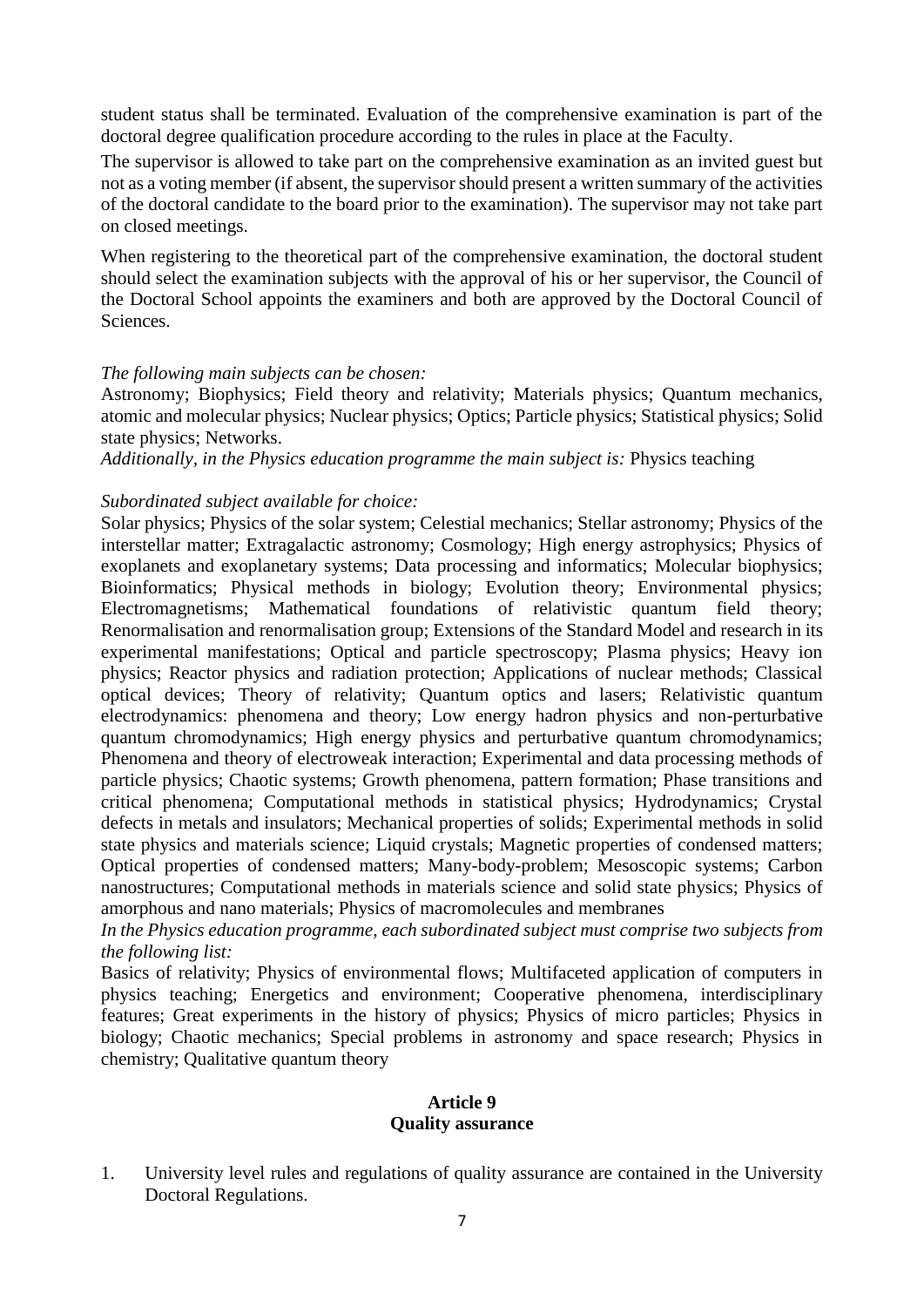- 2. The following are intended to be used as internal tools for quality assurance:
	- a) regular student reports and their discussion and evaluation,
	- b) provided the programme manager suggests in agreement with the supervisor, the completed thesis can be subject to a workplace discussion before submission,
	- c) during their studies students should hold public lectures or present posters at professionally acknowledged forums or organised events at least on two occasions.
- 3. The detailed quality assurance plan of the Doctoral School of Physics can be found in the Annex hereto.

## **Article 10 Foreign language skills**

1. The Doctoral School of Physics identified English as the foreign language which is absolutely necessary in order to pursue physics and astronomy. Should English be indicated as the second foreign language, French, German, or Russian can be accepted only as the first foreign language (the first foreign language is the language in which the candidate has obtained an intermediate level (B2).

For students enrolled in the Teaching physics programme, if English is indicated as the second foreign language, exceptionally – in justified cases, with the exemption granted by the disciplinary doctoral council – any other language may also be accepted as the first foreign language beside French, German, or Russian.

### **Article 11 Financial management of the Doctoral School of Physics**

- 1. The financial budget of the Doctoral School is approved by the Board, as presented by the member of the board in charge of financial management.
- 2. Revenues of the doctoral school consist of the amount appropriated in the faculty budget from the government standard disbursed for state-funded students, the amounts remained after the drawing off of the university and of the faculty from the fees paid up by the fee-paying students and from other incomes (such as grants).
- 3. Expenditures of the doctoral school i.e. allocation of the revenues among the programmes – are approved by the Council upon the proposal of the member of the Council in charge of financial management.
- 4. The Head of the School may set up provisions for contingent expenditures with the endorsement of the Council using the budgetary appropriations.
- 5. The right of remittance of financial means is exercised by the vice-dean of the faculty. In case of his or her permanent absence this right is exercised by the Dean of the Faculty.
- 6. Compliant implementation of the Doctoral School budget is verified by the president of the Council.
- 7. The rules pertaining to the use of the equipment and instrument procured jointly from the revenues of the Doctoral School and the way operating costs are covered will be developed by the Council.

### **Article 12**

### **Administration of the Doctoral School of Physics**

- 1. The administration of the Doctoral School of Physics is directed by the Head of the School.
- 2. Key tasks of the administration: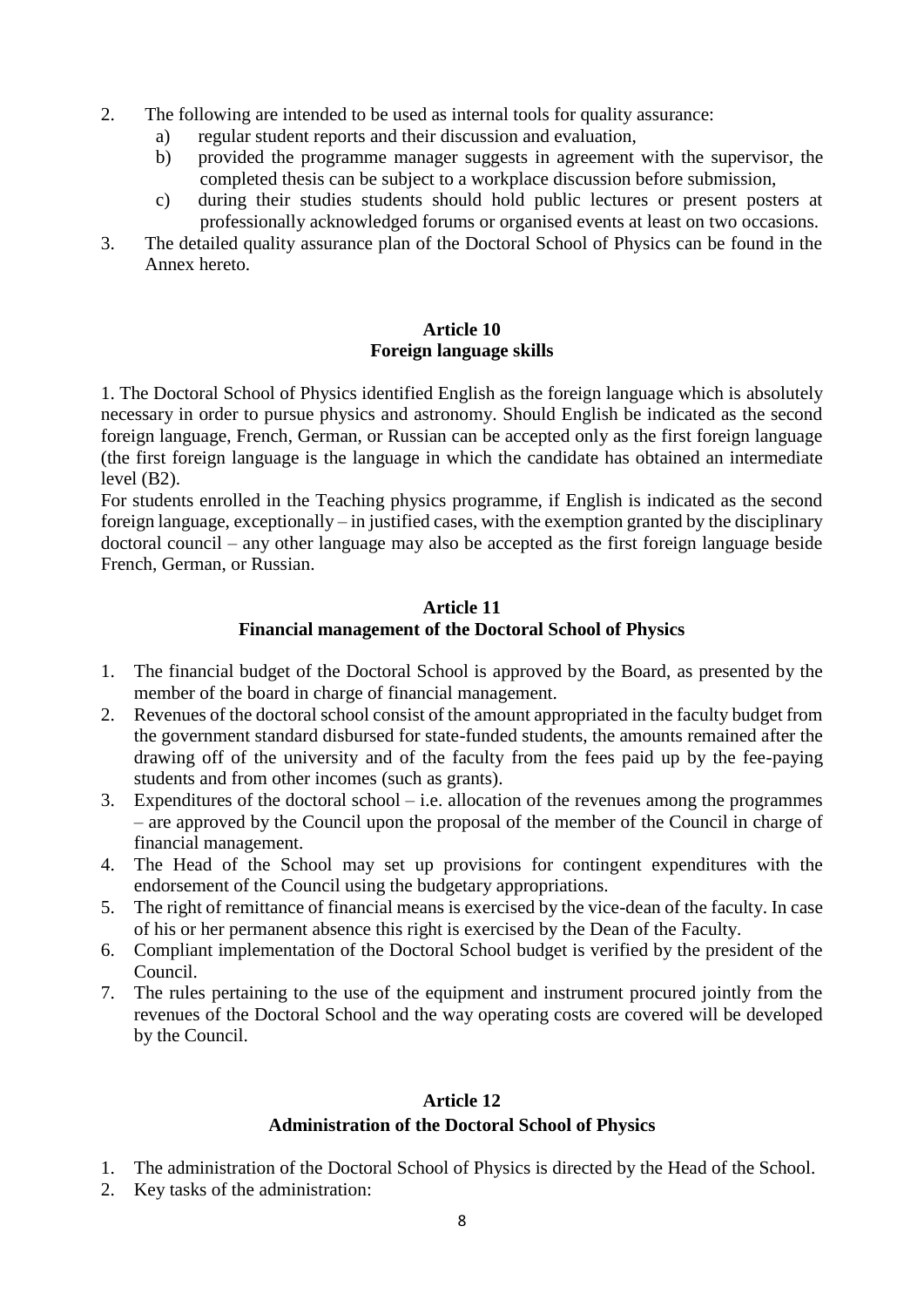- a) to set up and publish the timetable for the training programmes of the Doctoral School in each semester with the approval of the Head of School,
- b) to participate in the preparation of the various reports, statistics, grant applications, etc.
- 3. Administrative tasks of the Doctoral School i.e. assistance to the Head of School in technical terms – are carried out by administrators. They are appointed by the Director of the Institute of Physics in conjunction with the Head of the Doctoral School of Physics.
- 4. Administrators
	- a) provide assistance to the head of the school,
	- b) keep records on the use of the financial means the Doctoral School has,
	- c) file the official documents of the Doctoral School.
- 5. During the period laid down in the announcement of admission, the application materials for admission are taken over by the Group of Doctoral, Habilitation and International Affairs (Doctoral Group), and having made a duplicated copy necessary for recording the data in the NEPTUN software the material is forwarded to the doctoral school to help organise the admission examinations and notify students. The Doctoral Group is informed about the venue and date and time of the admission examination as soon as it is set.
- 6. Students are enrolled, registered for the semesters, and personal files of registered and postponed students are retained by the Doctoral Group. Applications of doctoral students shall be forwarded to the Doctoral Group, irrespective of authority (for evaluation, for filing after evaluation, for registration).
- 7. Payment by doctoral students shall be effectuated in the NEPTUN system or by bank transfer in return of a requested invoice.
- 8. Grants and scholarships are disbursed to students through the NEPTUN system. In order to achieve this, documents required by the Student Requirement System (HKR) should be submitted to the Doctoral Group at least two weeks before the due disbursement date of the grants in the given semester.

#### **Closing stipulation**

This Rules of Organisation and Operation of the Doctoral School of Physics has been duly discussed and adopted by the Council in the form set forth above on its meeting held on 15 September 2017, and it will take effect on the date the UDC arrives at a decision on the basis of the opinion provided by the Faculty Doctoral Council.

The UDC approved it on its meeting on 23 November 2017.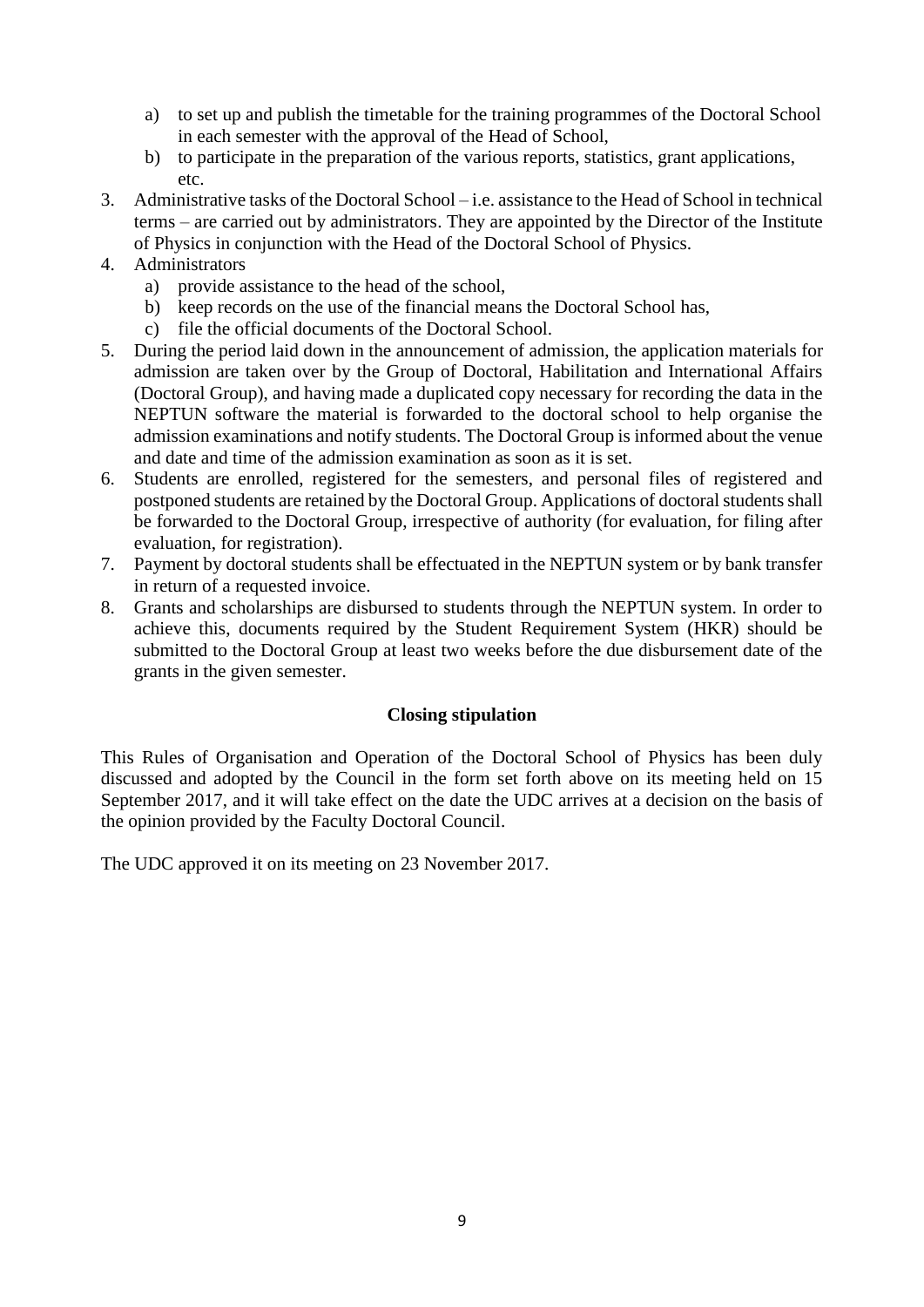# **Appendix**

## **Quality assurance plan of the ELTE Doctoral School of Physics**

The quality assurance plan of ELTE Doctoral School of Physics is built on the principles and rules formulated in the Doctoral Regulations of Eötvös Loránd University (DR), in the part thereof concerning the Faculty of Science and in the Rules of Organisation and Operation of the Doctoral School. Operation of the doctoral school is supervised by the Faculty Doctoral Council (FDC) and by the University Doctoral Council (UDC).

High standard of the doctoral training programmes and the doctoral graduation procedure is ensured by the doctoral school in compliance with the criteria defined in the quality assurance plan in all stages of the process (admission, doctoral studies, obtaining the doctoral degree).

The quality assurance plan contains the rules of procedure and institutions necessary to enforce requirements for both the students and lecturers involved in the doctoral training.

#### Admission procedure

Topics announced in the doctoral school are collected and published by the doctoral school council (DSC). DSC is to make sure the topics announced follow the advancement of science in the field.

An Admission Committee of at least three members appointed by the DSC conducts an interview for admission with the applicants to the doctoral training – for each programme separately if necessary. The Admission Committee assesses the professional preparedness, language skills, earlier scientific work, diploma, performance during undergraduate years of applicants and feasibility of their research place. This way it can be ensured that those persons will be admitted to doctoral training programmes who already have the preliminary knowledge necessary to commence the training. Admission is recommended by the DSC to the FDC.

#### Core members, supervisors and trainers

Core members, supervisors and trainers of the doctoral school are lecturers and researchers holding scientific degrees, deemed to be eligible to get involved in the operation of the doctoral school by the FDC upon recommendation of the DSC, and pursuing high level scientific work in the field or research area of the doctoral school.

The work of doctoral students is directed by the supervisor. The supervisor provides the necessary professional knowledge in the fields of the statutory and optional study requirements, and manages his or her research work based on the continuously updated research plan.

#### Credit system in the study plan of the doctoral training

The credit system laid down in the doctoral regulations provides a controllable framework to the requirements to be performed in the course of the training programme, encouraging the continuous study and research work of doctoral students. Students failing to achieve the required credit criteria can be excluded from the training or transferred to the fee-paying form of training.

#### Courses

The DSC reviews the list of announced courses in each academic year and asks lecturers to update the topics of the subjects, discusses and approves the topics in the new courses and asks modification if necessary.